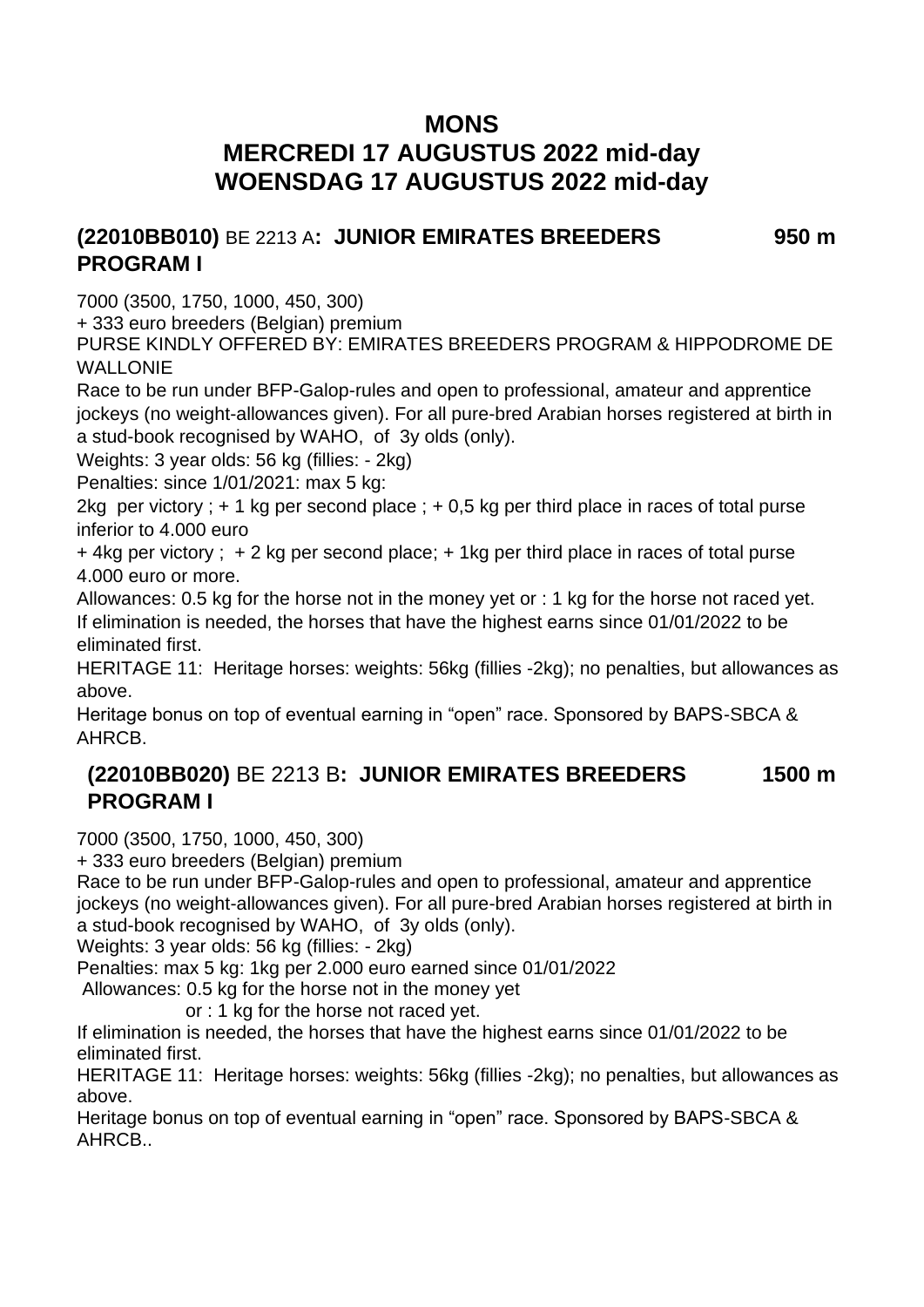# **(22010BB030) BE 2214 A: EMIRATES BREEDERS PROGRAM IV 1500 m**

7000 (3500, 1750, 1000, 450, 300)

+ 1000 euro breeders (Belgian) premium

Race to be run under BFP-Galop-rules and open to professional, amateur and apprentice jockeys (no weight-allowances given). For all pure-bred Arabian horses registered at birth in a stud-book recognised by WAHO, of 4y, + olds, never won nor placed in a listed nor a group-race and not won+earned more than 15.000 eur since 1/7/21.

Weights: 4 year olds: 56 kg (fillies: - 2kg)

5, + years olds : 56.5 kg (fillies : - 2kg)

Penalties: since 1/07/2021: max 6 kg:

4kg per victory ; + 2 kg per second place ; + 1kg per third place in races of total purse 4.000 euro or more.

+ 2kg per victory ; + 1 kg per second place ; + 0,5 kg per third place in races of total purse inferior to 4.000 euro

Allowances: 0.5 kg for the horse not in the money yet

or : 1 kg for the horse not raced yet.

If elimination is needed, the horses that have the highest earns since 01/07/2021 to be eliminated first.

HERITAGE 12: Heritage horses will be allowed to race either in race 2214 or 2215 depending of the other entries. Weights: as above; no penalties, but allowances as above. Heritage bonus on top of eventual earning in "open" race. Sponsored by BAPS-SBCA & AHRCB.

### **(22010BB040)** BE 2214 B**: EMIRATES BREEDERS PROGRAM IV 1500 m**

7000 (3500, 1750, 1000, 450, 300)

+ 1000 euro breeders (Belgian) premium

Race to be run under BFP-Galop-rules and open to professional, amateur and apprentice jockeys (no weight-allowances given). For all pure-bred Arabian horses registered at birth in a stud-book recognised by WAHO, of 4y, + olds, never won nor placed in listed nor grouprace and not won+earned more than 15.000 eur since 1/7/21.

Weights: 4 year olds: 56 kg (fillies: - 2kg)

5, + years olds : 56.5 kg (fillies : - 2kg)

Penalties: max 6 kg: 1kg per 2.000 euro earned since 01/07/2021

Allowances: 0.5 kg for the horse not in the money yet

or : 1 kg for the horse not raced yet.

If elimination is needed, the horses that have the highest earns since 01/07/2021 to be eliminated first.

HERITAGE 12: Heritage horses will be allowed to race either in race 2214 or 2215 depending of the other entries. Weights: as above; no penalties, but allowances as above. Heritage bonus on top of eventual earning in "open" race. Sponsored by BAPS-SBCA & AHRCB.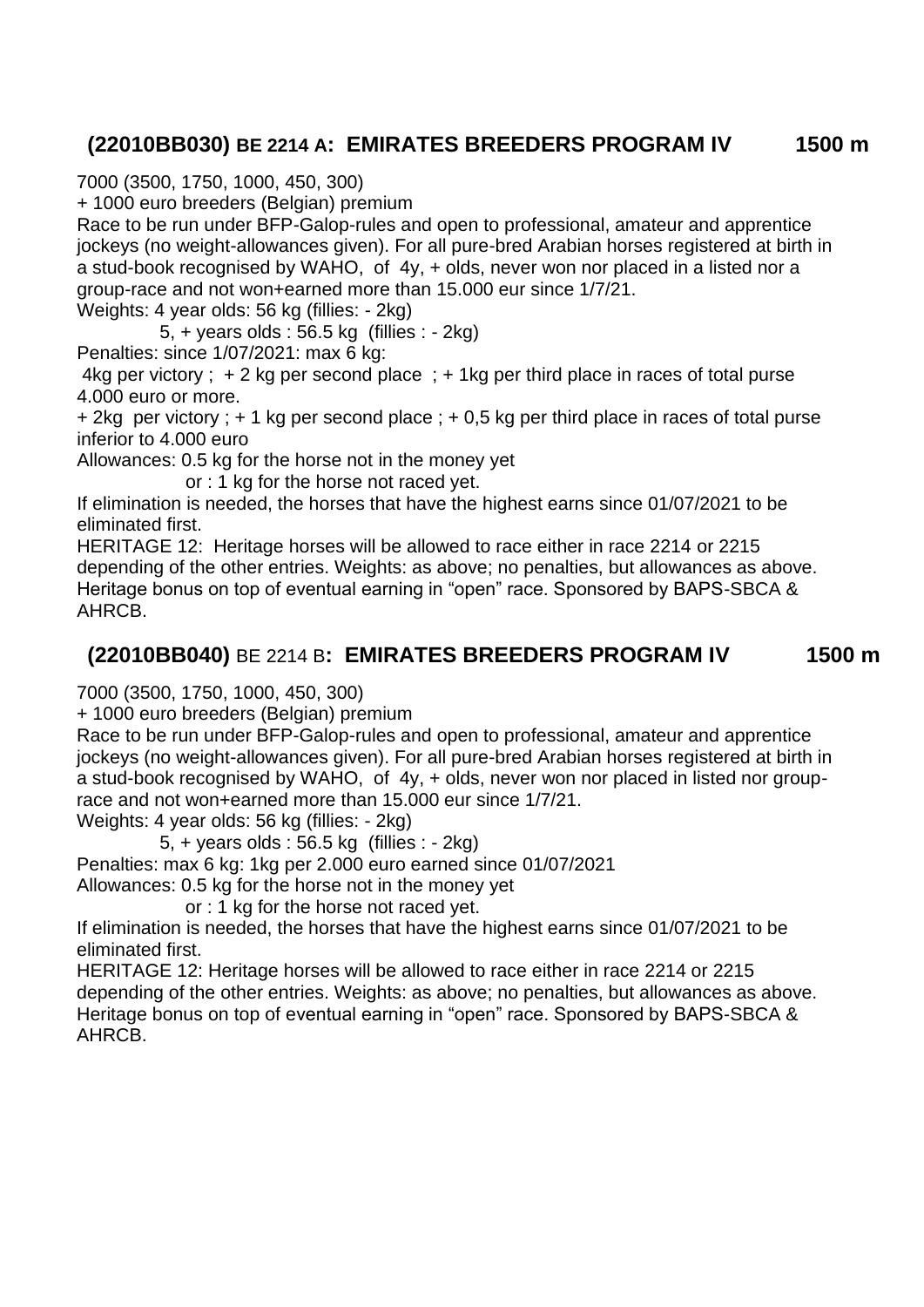#### . **(22010BB050)** BE 2215 A**: EMIRATES BREEDERS PROGRAM V 2100 m**

7000 (3500, 1750, 1000, 450, 300)

+ 1000 euro breeders (Belgian) premium

PURSE KINDLY OFFERED BY: EMIRATES BREEDERS PROGRAM & HIPPODROME DE WALLONIE

Race to be run under BFP-Galop-rules and open to professional, amateur and apprentice jockeys (no weight-allowances given). For all pure-bred Arabian horses registered at birth in a stud-book recognised by WAHO, of 4y, + olds, not won nor placed in a Group-race since 01/07/21.

Weights: 4 year olds: 56 kg (fillies: - 2kg)

5, + years olds : 57.5 kg (fillies : - 2kg)

Penalties: since 1/07/2021: max 5 kg:

2kg per victory ;  $+1$  kg per second place ;  $+0.5$  kg per third place in races of total purse inferior to 20.000 euro

+ 4kg per victory ; + 2 kg per second place ; + 1kg per third place in a Listed races or a race of total purse equal or superior to 20.000 euro.

Allowances: 1kg for the horse not in the money yet

If elimination is needed, the horses that have the highest earns since 01/07/2021 to be eliminated first.

HERITAGE 12bis: Heritage horses will be allowed to race either in race 2214 or 2215 depending of the other entries. Weights: as above; no penalties, but allowances as above. Heritage bonus on top of eventual earning in "open" race. Sponsored by BAPS-SBCA & AHRCB.

### **(22010BB060)** BE 2215 B**: EMIRATES BREEDERS PROGRAM V 2100 m**

7000 (3500, 1750, 1000, 450, 300)

+ 1000 euro breeders (Belgian) premium

Race to be run under BFP-Galop-rules and open to professional, amateur and apprentice jockeys (no weight-allowances given). For all pure-bred Arabian horses registered at birth in a stud-book recognised by WAHO, of 4y, + olds, not won nor placed in a Group-race since 01/07/21.

Weights: 4 year olds: 56 kg (fillies: - 2kg)

5, + years olds : 57.5 kg (fillies : - 2kg)

Penalties: max 6 kg: 1kg per 4.000 euro earned since 01/07/2021

Allowances: 1kg for the horse not in the money yet

If elimination is needed, the horses that have the highest earns since 01/07/2021 to be eliminated first.

HERITAGE 12bis: Heritage horses will be allowed to race either in race 2214 or 2215 depending of the other entries. Heritage horses: weights: as above; no penalties, but allowances as above.

Heritage bonus on top of eventual earning in "open" race. Sponsored by BAPS-SBCA & AHRCB.